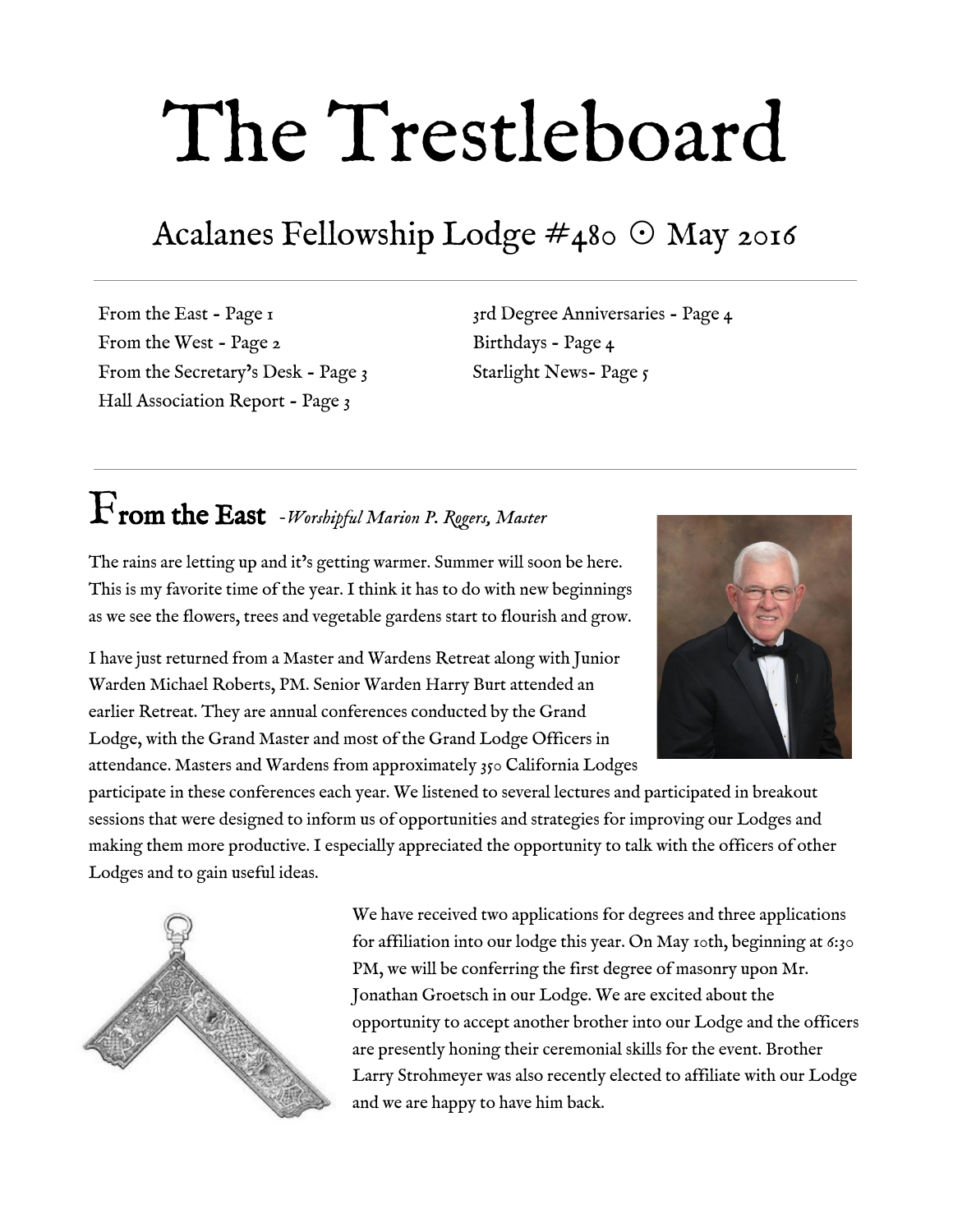At our last Stated Meeting Dinner, we had the privilege to present the Golden Anniversary award to two of our members, Brothers Fred Schachtman and Tommy Thompson. It was stimulating to see several other brothers who have received this prestigious award in attendance at this event. The presence of Worshipful Otis Simonsen was especially inspiring as he served as Master of our Lodge when Brother Tommy Thompson was raised 50 years ago.

#### From the West *Harry <sup>G</sup> <sup>P</sup> Burt, Senior Warden*

Since coming to the UK, I have visited four lodges. The first lodge I visited was [Monolithos](https://drive.google.com/folderview?id=0By4tVPgwpFPqZ2lrbURramo3REE&usp=sharing) Lodge in Leamington Spa., where along with dignitaries from Provincial Grand Lodge, I was privileged to witness

a double third degree. Afterwards I participated in their festive board, complete with the traditional loud thumping of "fire glasses" on tables. The current officers and brethren of Monolithos Lodge are keen to host us in our presentation of a California Ritual, and there is even talk of putting on a Second Degree. If we were to pull that off, it might be the first time that particular California Ritual will be presented in the UK. Thoughts are also running to having a festive board attended by families.



My next stop was Knutsford, where I attended North [Cheshire](https://drive.google.com/folderview?id=0By4tVPgwpFPqUWlLemQ4ZzR3TWM&usp=sharing) Haven Lodge No. 4939 with Andrew Fraser, a particular friend of Bro. Frank Shoffner. The Lodge is a spacious and magnificent converted barn, with an attached dining room. The facility was constructed by Brother Leicester Warren and donated to the lodge. At this lodge I witnessed another third degree that was also attended by Provincial dignitaries. It was followed by a magnificent dinner, but no fire glasses were used since the tables were not designed to take the forces involved.

Then I backed into another event. [Marmion](https://drive.google.com/folderview?id=0By4tVPgwpFPqX3psMkdrSGVHUnM&usp=sharing) Lodge 1039 in Tamworth was hearing a lecture on Sacred Geometry given by Bro. Matthew Hargreaves, Jr. Warden. You can imagine how that opportunity attracted me. This incidentally was the first time on this trip that I had to prove I was a bona fide Mason, which was an interesting exercise in its own right. I hope that we can arrange for our group to hear the lecture during our trip next year. It is quite an eye opener for anyone who has doodled with a compass. By removing some masonic allusions, I believe the lecture can be made a family event. I hope the lecture will be followed by a trip to the local church where the sacred geometry can actually be seen.

On April 20th, I attended a second degree portrayal at  $Ethelfleda$  Lodge 6600, which is the daughter lodge and shares the same premises with Marmion Lodge. At the ensuing festive board it was very clear that our visit celebrating the tercentenary is eagerly anticipated.

See you in lodge on May  $3^{rd}$  when I will fill you in on even more.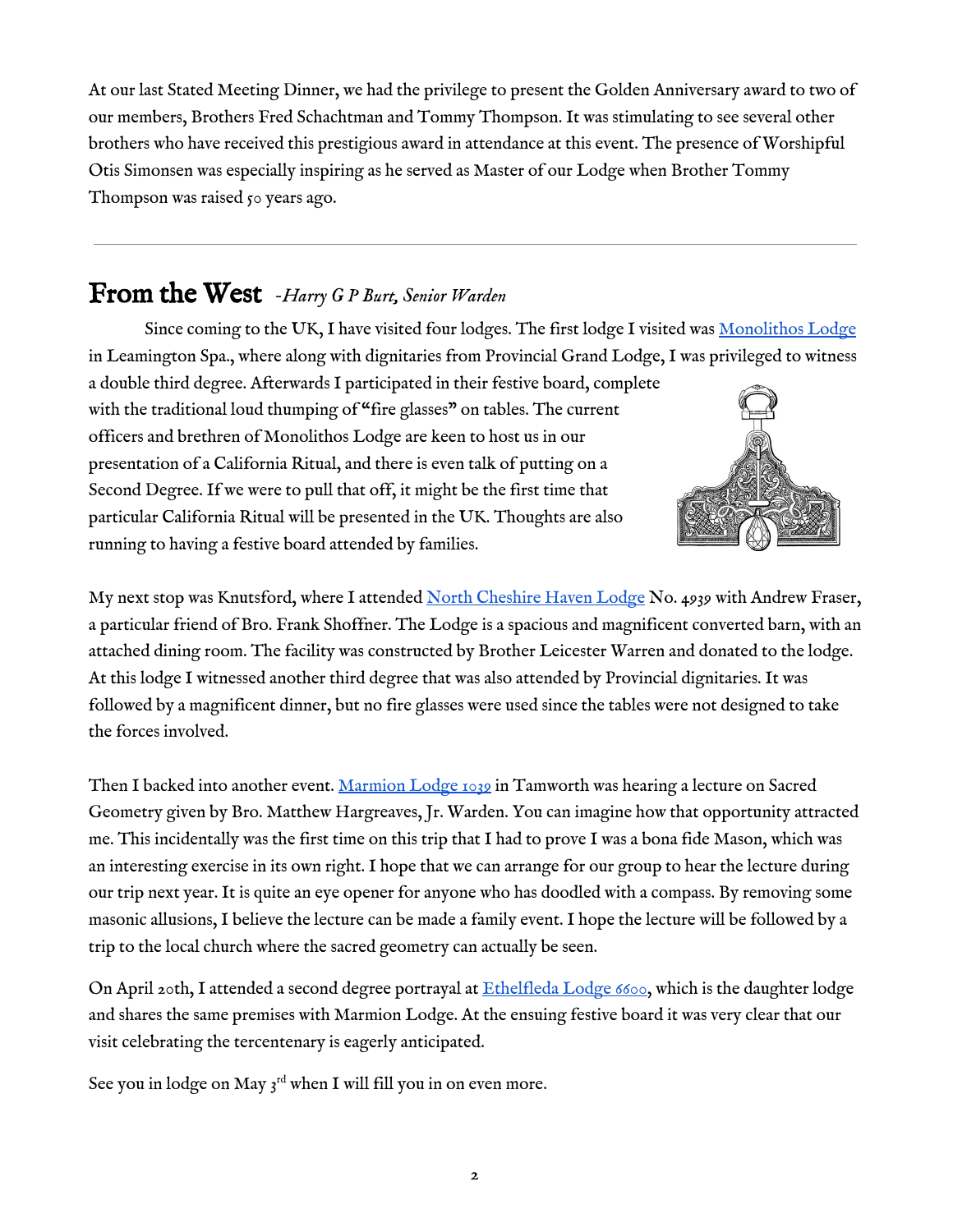## From the Secretary's Desk *Fred Lezak, Secretary*

April has come and gone. One of the highlights of April is the opening of the baseball season. And with the opening of baseball comes the annual Masons4Mitts program. The Masons4Mitts program provides a little league like experience for children from underserved and distressed communities. The program in



Northern California is through the Junior Giants which is affiliated with the San Francisco Giants. This program provides organization, coaching, facilities, venues and equipment to those children that would otherwise not be able to afford such a program.

The Masons4Mitts program provides mitts for this effort. You can "buy" a mitt for just \$20. Last year, California Masons donated over \$90,000 through the Masons4Mitts program. Acalanes Fellowship Lodge provided more than 30 mitts for the boys and girls

entered in the league. I ask you to, once again, step into the batter's box and donate a mitt. You can go directly to [www.masons4mitts.org](http://www.masons4mitts.org/) to donate. Be sure to note that you are donating through Acalanes Fellowship Lodge #480 so we get credit. You can also give your donation to me or send it to me at the Lodge. I will make sure it gets to the right place.



At our April stated meeting we had  $52$  people to dinner and more than  $35$  brothers in lodge. If you have not been to our stated meeting dinner and lodge meetings recently, you really need to come. The sharing of brotherhood, the ritual and the true essence of masonry is here. Become a part of it once again. Join us. You won't be sorry.

### Hall Association Report *Bob Smith, President, Hall Association*

It's been a very quiet month for the Hall Association. Some minor repairs were completed and Wifi was brought downstairs into the social area.

Rentals are looking good for the summer with the cooking school renting the kitchen and social area for eight weeks from 8:30am to 4:30pm.

We plan to work on our parking lot and the Moraga side of our building where there was some minor damage caused by an automobile accident.



Please look for an Email for help in the next several months.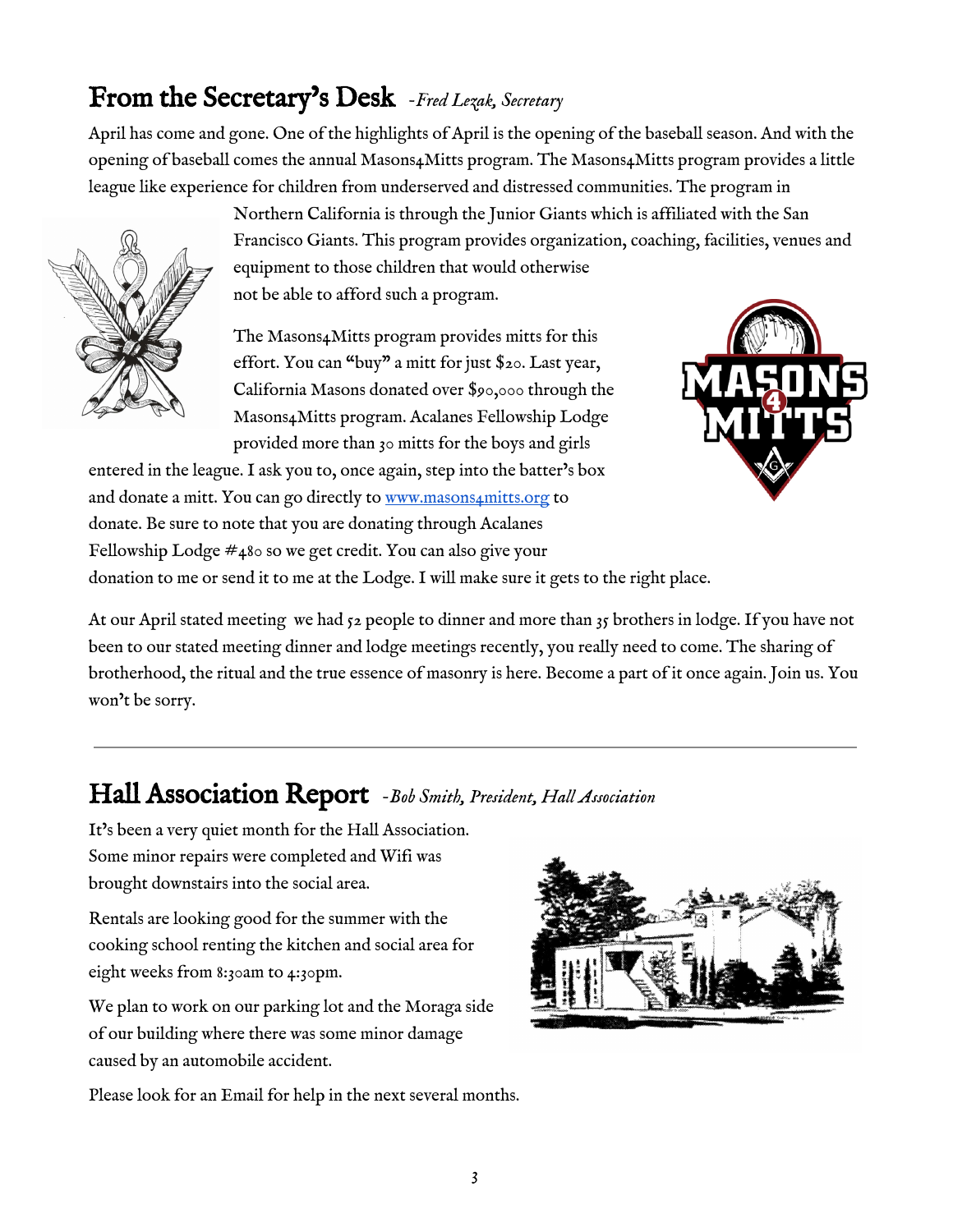

## 3rd Degree Anniversaries

| Name                   | Raised    | Years a<br>MM |
|------------------------|-----------|---------------|
| Kenneth R. Crone, PM   | 5/25/1959 | 57            |
| Franklin H. Shoffner   | 5/25/1964 | 52            |
| Frederic S. Schachtman | 5/24/1966 | 50            |
| Thomas C. Thompson     | 5/7/1966  | 50            |
| Boris J. Minzyk        | 5/21/1970 | 46            |
| Richard D. Snowden     | 5/31/1972 | 44            |
| Richard N. Young       | 5/1/1976  | 40            |
| Cary L. Carlson, PM    | 5/19/1977 | 39            |
| Jeffrey R. Nott        | 5/30/1978 | 38            |
| Serge A. Chemla        | 5/19/1986 | 30            |
| John J. Mulhall        | 5/3/1997  | 19            |
| Stephen P. Galop, III  | 5/23/1998 | т8            |
| Eric T. Besag          | 5/15/1999 | I7            |
| James P. Reno, III     | 5/19/2012 | 4             |
|                        |           |               |



Birthdays

Please join us in wishing our brethren very happy birthdays this month.

| Dean D. Van Norman, PM      | May 1            |
|-----------------------------|------------------|
| Gerald H. Saurman           | May 4            |
| George Atashkarian          | May 5            |
| Nicholas M Bloisa           | May <sub>7</sub> |
| Stephen E. Milano           | May 9            |
| Peter J. Axtman             | Мау 10           |
| Jack Chudley, PM            | May 13           |
| Val Rodrigues               | Мау 16           |
| Partha (James) S. Chowdhury | May 22           |
| Gary B. Estes               | May 25           |
| John B. Cook                | May 26           |
|                             |                  |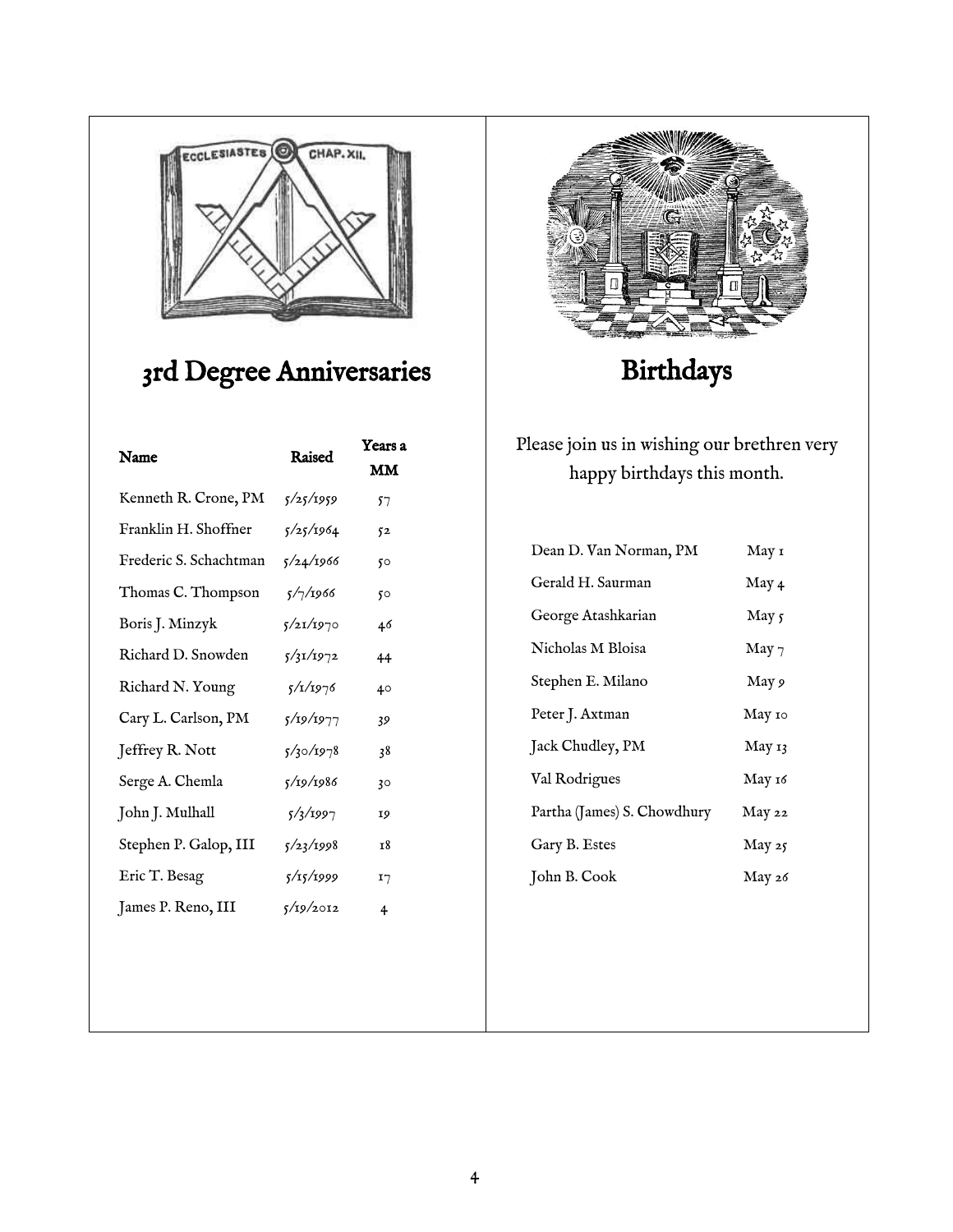#### Starlight News *Diablo Star Chapter OES*

The Order of the Eastern Star is alive and well in Orinda! We meet  $\mathcal{Q}_{7:30}$  PM on the 2nd Monday of each month. Guests are welcome to join us for pre-meeting activities.

We are excited to welcome Valerie DeShong, Allan and Kristen Ferguson, and Jami Stigliano as new members. Thinking about joining our chapter? Contact Worthy Matron Pamela Lister: pamela.lister@yahoo.com, Worthy Patron Chris Hansford:hansfordclan@yahoo.com or our Chapter Secretary:0es214@gmail.com for a petition and details.



Our next meeting is May 9th. All members of the lodge and their ladies are cordially invited to join us at 6:00 PM for a "Breakfast for Dinner" potluck. Members of DeMolay, Job's Daughters and Rainbow Girls will provide the entertainment for the evening. This is our annual Memorial Day meeting where we honor our departed members.

#### SAVE THE DATES

- June 13th Chapter Birthday and Awards Night. Catered dinner @6:00 PM RSVP required.
- July 23rd Picnic in Paradise Park. WM Pamela Lister can provide details.
- August 8th Brothers Night Join us for a BBQ Potluck @6:30PM and fun to honor our WP Chris Hansford

*1st Degree Announcement of Jonathan Groetsch* 



*Acalanes Fellowship Lodge No.480* 

 *Tuesday, May 10th 6:30pm* 

*Come help our excellent 1st Degree Ritual Team enter our newest member into Freemasonry*